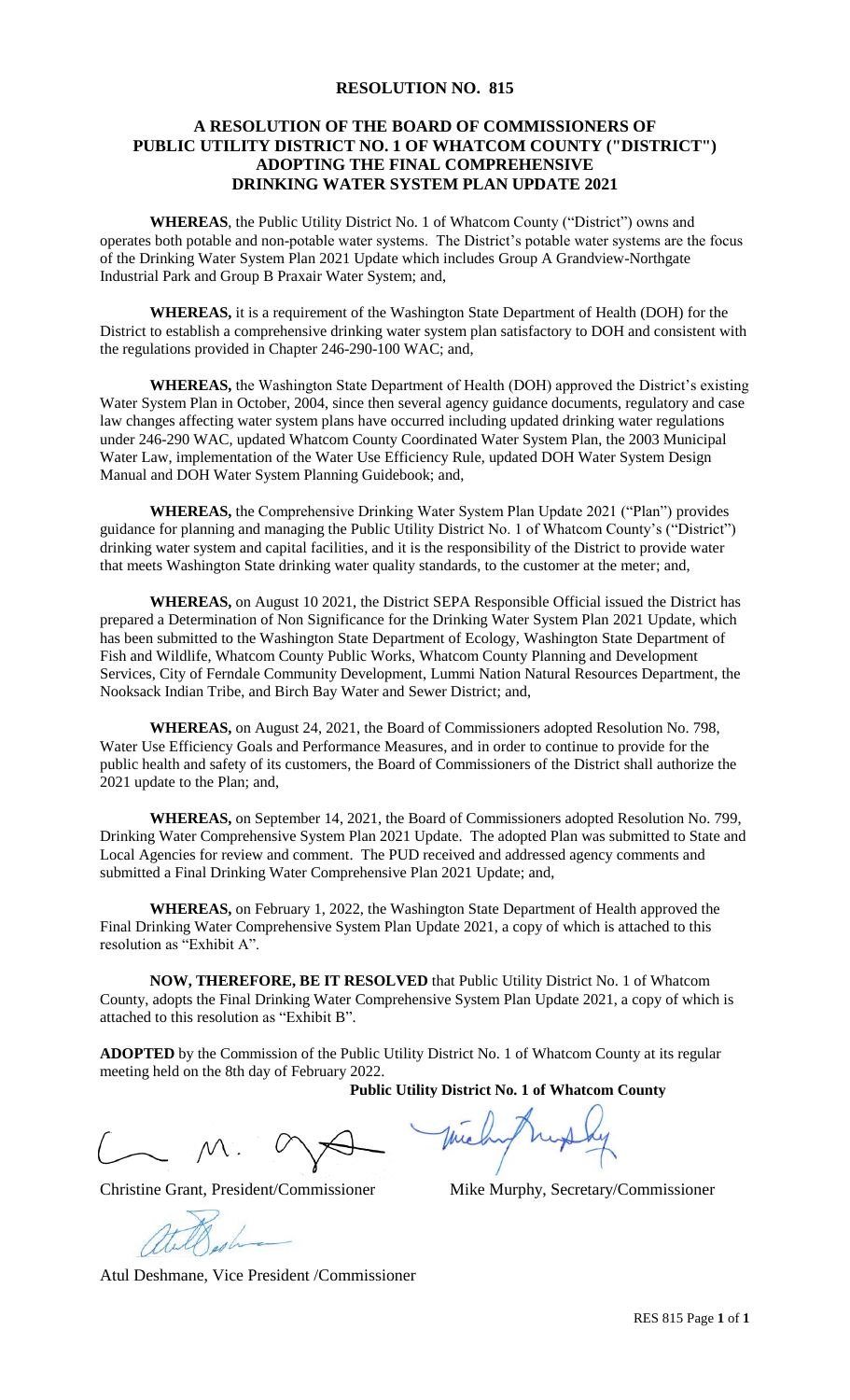

#### **State of Washington** DEPARTMENT OF HEALTH

NORTHWEST DRINKING WATER REGIONAL OPERATIONS 20425 72nd Avenue South, Suite 310 · Kent Washington 98032-2388

February 1, 2022

**DEVIN CRABTREE** GRANDVIEW-NORTHGATE INDUSTRIAL PARK 1705 TRIGG RD FERNDALE WA 98248

Grand View-Northgate Industrial Park ID# 0063 8  $RE:$ **Whatcom County** Water System Plan Submittal#21-1003

Dear Mr. Crabtree:

The Public Utility District No. 1 of Whatcom County (the PUD) water system plan (WSP) received in this office on October 11, 2021, with a subsequent submittal on January 13, 2022, has been reviewed and in accordance with the provisions of WAC 246-290-100, is hereby APPROVED.

Approval of this WSP is valid as it relates to current standards outlined in Washington Administrative Code (WAC) 246-290 revised November 17, 2021, WAC 246-293 revised September 29, 1997 and is subject to the qualifications herein. Future revisions in the rules and statutes may be more stringent and require facility modification or corrective action. An approved update of this WSP is required on or before February 1, 2032, unless ODW requests an update or plan amendment pursuant to WAC 246-290-100(9).

# APPROVED NUMBER OF CONNECTIONS (GRANDVIEW NORTHGATE)

The analysis provided in this WSP shows the water system has sufficient capacity to meet the growth projections during this planning period.

Since Grandview-Northgate (GV-NG) is mostly non-residential, growth cannot be monitored in DOH's Sentry system in terms of Equivalent Residential Units (ERUs) and connections. DOH will observe GV-NG's growth with an unspecified designation and a requirement for the PUD to submit a project report for each new pipeline extension. At a minimum, the project report needs to include the estimated water demand (that the new pipeline will serve) and a hydraulic analysis to demonstrate minimum pressures are met.

GV-NG is required to monitor their own growth and capacity within approved pipelines. The water system agreed to do the following with each new connection (p. 225 of 493 of this Plan):

> o New applications requesting water service will provide a water system demand estimate based on the intended use of water for the service connection.

> > Public Health - Always Working for a Safer and Healthier Washington

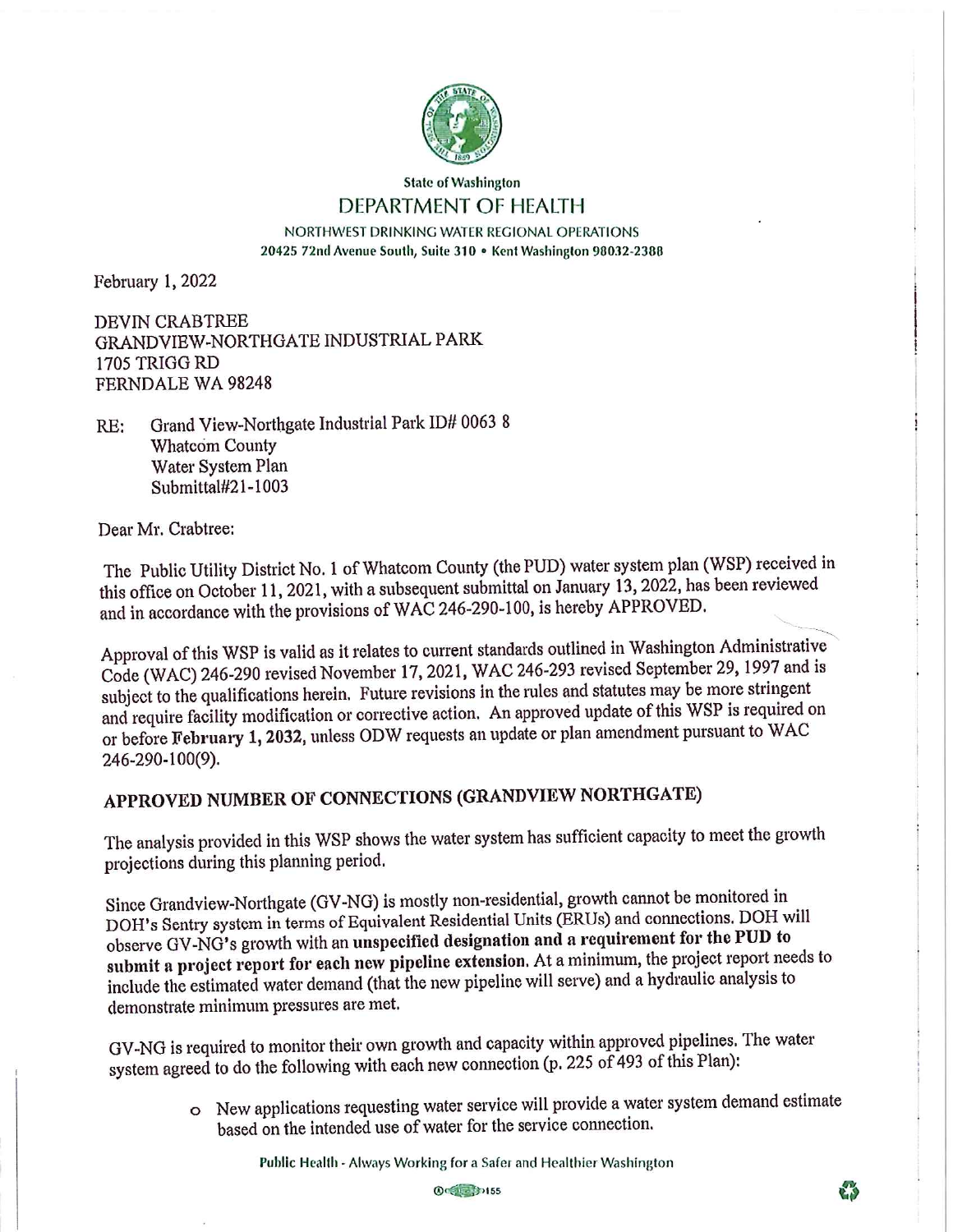Grand View-Northgate Industrial Park **February 1, 2022** Page 2

- o For commercial or industrial type connections, the water service application requires an architect/engineer to provide the estimated daily consumption.
- o The estimated water use will be compared with the latest year water use and the capacity analysis in this water system plan and any subsequent project reports to ensure that capacity is available to serve the proposed connection.

Development may occur in compliance with the schedule and information provided in this WSP. This designation may be rescinded (and replaced with a specified number of approved connections) if ODW determines that the WSP is no longer representative of system activities.

### **LOCAL GOVERNMENT CONSISTENCY**

This document meets local government consistency requirements for WSP approval pursuant to RCW 90.03.386 and RCW 43.20.

## SERVICE AREA AND DUTY TO SERVE

Pursuant to RCW 90.03.386(2), the service area identified in this WSP service area map may now represent an expanded "place of use" for this system's water rights. Changes in service area should be made through a WSP amendment.

The PUD has a duty to provide new water service within its retail service area. This WSP includes service policies to describe how your system plans to provide new service within your retail service area.

#### **CONSTRUCTION WAIVERS**

Standard Construction Specifications for distribution main extensions in this WSP are approved. Consistent with WAC 246-290-125(2), this system may proceed with the installation of distribution main extensions provided this system completes and keeps on file the enclosed construction completion report form in accordance with WAC 246-290-125(2) and WAC 246-290-120(5) and makes it available for review upon request by ODW.

#### **WATER RESOURCES**

Below is the general regulatory language that applies to all water system approvals:

The department's review of your water system plan will not confer or guarantee any right to a specific quantity of water. The approved number of service connections is based on your representation of available water quantity. If the Washington Department of Ecology, a local planning agency, or other authority responsible for determining water rights and water system adequacy determines that you have use of less water than you represented, the number of approved connections may be reduced commensurate with the actual amount of water and your legal right to use it.